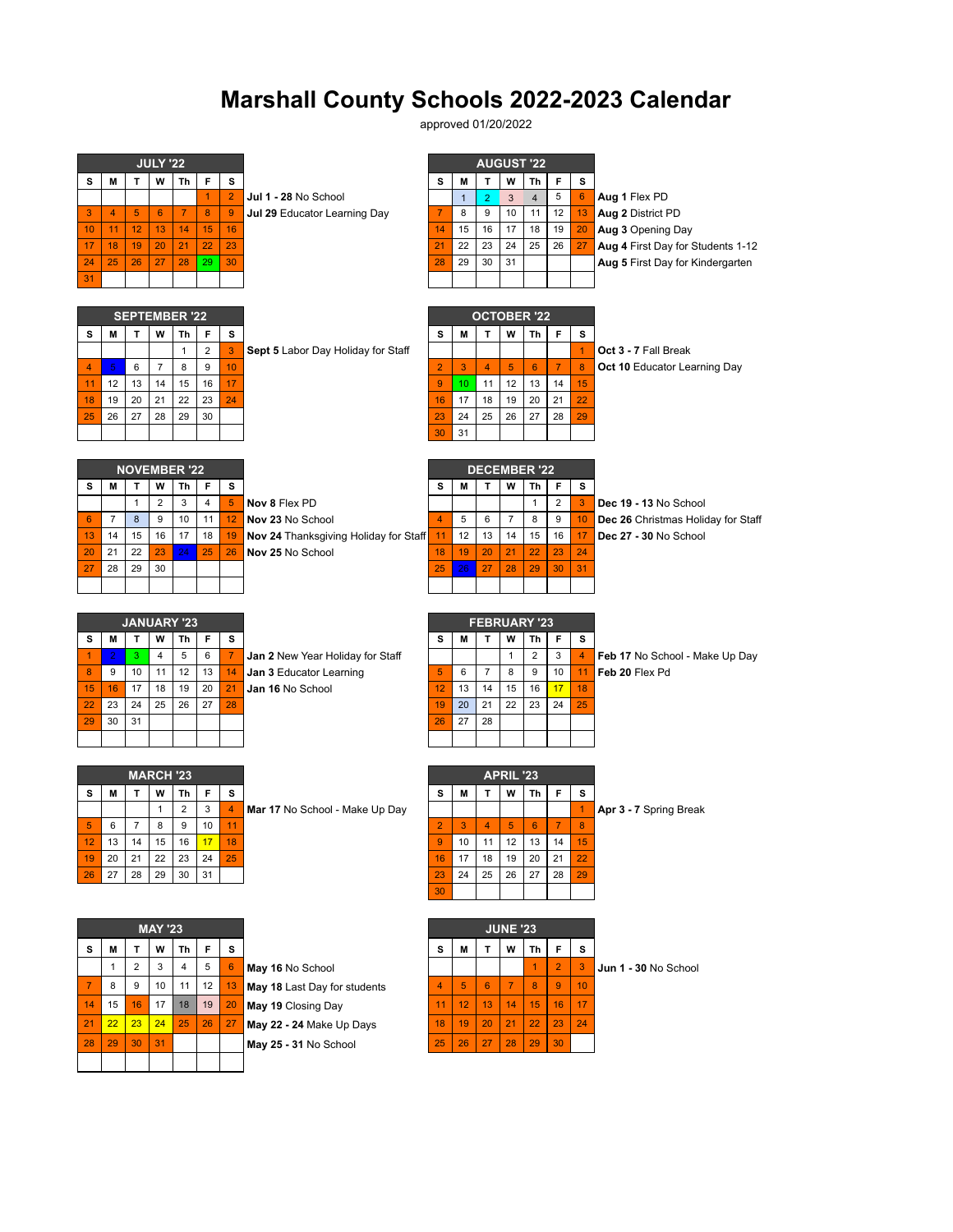## **Marshall County Schools 2022-2023 Calendar**

|    |                |    | <b>JULY '22</b> |                |    |                |
|----|----------------|----|-----------------|----------------|----|----------------|
| S  | M              | T  | W               | <b>Th</b>      | F  | S              |
|    |                |    |                 |                | 1  | $\overline{2}$ |
| 3  | $\overline{4}$ | 5  | 6               | $\overline{7}$ | 8  | 9              |
| 10 | 11             | 12 | 13              | 14             | 15 | 16             |
| 17 | 18             | 19 | 20              | 21             | 22 | 23             |
| 24 | 25             | 26 | 27              | 28             | 29 | 30             |
| 31 |                |    |                 |                |    |                |

approved 1/20/2022

|    |    |    | <b>JULY '22</b> |                |    |    |    |    |    | <b>AUGUST '22</b> |    |    |    |        |    |    |    | <b>SEPTEMBER '22</b> |                |          |
|----|----|----|-----------------|----------------|----|----|----|----|----|-------------------|----|----|----|--------|----|----|----|----------------------|----------------|----------|
| S  | М  |    | W               | Τh             | F  | S  | S  | M  |    | W                 | Τh | F  | S  | S      | м  |    | W  | Th                   | F              | <b>S</b> |
|    |    |    |                 |                |    | 2  |    | 4  | റ  | 3                 | 4  | 5  | 6  |        |    |    |    |                      | $\overline{2}$ | 3        |
| 3  | 4  | 5  | 6               | ⇁              | 8  | 9  | 7  | 8  | 9  | 10                | 11 | 12 | 13 | 4      | 5  | 6  | ⇁  | 8                    | 9              | 10       |
| 10 | T. | 12 | 13              | 14             | 15 | 16 | 14 | 15 | 16 | 17                | 18 | 19 | 20 | 1<br>1 | 12 | 13 | 14 | 15                   | 16             | 17       |
| 17 | 18 | 19 | 20              | 2 <sub>1</sub> | 22 | 23 | 21 | 22 | 23 | 24                | 25 | 26 | 27 | 18     | 19 | 20 | 21 | 22                   | 23             | 24       |
| 24 | 25 | 26 | 27              | 28             | 29 | 30 | 28 | 29 | 30 | 31                |    |    |    | 25     | 26 | 27 | 28 | 29                   | 30             |          |
| 31 |    |    |                 |                |    |    |    |    |    |                   |    |    |    |        |    |    |    |                      |                |          |

|           |    | <b>SEPTEMBER '22</b> |                |           |                |           |
|-----------|----|----------------------|----------------|-----------|----------------|-----------|
| ${\bf S}$ | М  | T                    | W              | <b>Th</b> | F              | ${\bf S}$ |
|           |    |                      |                | 1         | $\overline{2}$ | 3         |
| 4         | 5  | 6                    | $\overline{7}$ | 8         | 9              | 10        |
| 11        | 12 | 13                   | 14             | 15        | 16             | 17        |
| 18        | 19 | 20                   | 21             | 22        | 23             | 24        |
| 25        | 26 | 27                   | 28             | 29        | 30             |           |
|           |    |                      |                |           |                |           |

|                |    |    | <b>OCTOBER '22</b> |           |                |           |
|----------------|----|----|--------------------|-----------|----------------|-----------|
| ${\bf S}$      | М  | т  | W                  | <b>Th</b> | F              | ${\bf S}$ |
|                |    |    |                    |           |                | 1         |
| $\overline{2}$ | 3  | 4  | 5                  | 6         | $\overline{7}$ | 8         |
| 9              | 10 | 11 | 12                 | 13        | 14             | 15        |
| 16             | 17 | 18 | 19                 | 20        | 21             | 22        |
| 23             | 24 | 25 | 26                 | 27        | 28             | 29        |
| 30             | 31 |    |                    |           |                |           |

|                |                |                | <b>OCTOBER '22</b> |    |    |    |    |                          |    |    | <b>NOVEMBER '22</b> |    |    |        |    |    |    | <b>DECEMBER '22</b> |    |          |
|----------------|----------------|----------------|--------------------|----|----|----|----|--------------------------|----|----|---------------------|----|----|--------|----|----|----|---------------------|----|----------|
| S              | М              |                | W                  | Th | F  | S  | S  | M                        |    | W  | Τh                  | F  | S  | S      | М  |    | W  | Th                  | F  | <b>S</b> |
|                |                |                |                    |    |    | 4  |    |                          |    | ົ  | 3                   | 4  | 5  |        |    |    |    |                     | 2  | 3        |
| $\overline{2}$ | Q<br>o         | $\overline{4}$ | 5                  | 6  | 7  | 8  | 6  | $\overline{\phantom{a}}$ | 8  | 9  | 10                  | 11 | 12 | Δ      | 5  | 6  |    | 8                   | 9  | 10       |
| 9              | $\overline{0}$ | 11             | 12                 | 13 | 14 | 15 | 13 | 14                       | 15 | 16 | 17                  | 18 | 19 | ٠<br>1 | 12 | 13 | 14 | 15                  | 16 | 17       |
| 16             | 17             | 18             | 19                 | 20 | 21 | 22 | 20 | 21                       | 22 | 23 | 24                  | 25 | 26 | 18     | 19 | 20 | 21 | 22                  | 23 | 24       |
| 23             | 24             | 25             | 26                 | 27 | 28 | 29 | 27 | 28                       | 29 | 30 |                     |    |    | 25     | 26 | 27 | 28 | 29                  | 30 | 31       |
| 30             | 31             |                |                    |    |    |    |    |                          |    |    |                     |    |    |        |    |    |    |                     |    |          |

|                |    |    |                | <b>DECEMBER '22</b> |    |    |
|----------------|----|----|----------------|---------------------|----|----|
| $\mathbf s$    | М  | т  | W              | <b>Th</b>           | F  | S  |
|                |    |    |                | 1                   | 2  | 3  |
| $\overline{4}$ | 5  | 6  | $\overline{7}$ | 8                   | 9  | 10 |
| 11             | 12 | 13 | 14             | 15                  | 16 | 17 |
| 18             | 19 | 20 | 21             | 22                  | 23 | 24 |
| 25             | 26 | 27 | 28             | 29                  | 30 | 31 |
|                |    |    |                |                     |    |    |

|    |            |    | <b>JANUARY '23</b> |                   |    |    |    |    | <b>FEBRUARY '23</b> |    |    |    |    |    |    |    | <b>MARCH '23</b> |    |    |    |
|----|------------|----|--------------------|-------------------|----|----|----|----|---------------------|----|----|----|----|----|----|----|------------------|----|----|----|
| S  | M          |    | W                  | Th                | F  | S  | S  | M  |                     | W  | Th | F  | S  | S  | M  |    | W                | Th | F  | S  |
| 1  | $\sqrt{2}$ | 3  | 4                  | 5                 | 6  | ⇁  |    |    |                     |    | ົ  | 3  | 4  |    |    |    |                  | ◠  | 3  | 4  |
| 8  | 9          | 10 | 11                 | $12 \overline{ }$ | 13 | 14 | 5  | 6  |                     | 8  | 9  | 10 | 44 | 5  | 6  |    | 8                | 9  | 10 | 11 |
| 15 | 16         | 17 | 18                 | 19                | 20 | 21 | 12 | 13 | 14                  | 15 | 16 | 17 | 18 | 12 | 13 | 14 | 15               | 16 | 17 | 18 |
| 22 | 23         | 24 | 25                 | 26                | 27 | 28 | 19 | 20 | 21                  | 22 | 23 | 24 | 25 | 19 | 20 | 21 | 22               | 23 | 24 | 25 |
| 29 | 30         | 31 |                    |                   |    |    | 26 | 27 | 28                  |    |    |    |    | 26 | 27 | 28 | 29               | 30 | 31 |    |
|    |            |    |                    |                   |    |    |    |    |                     |    |    |    |    |    |    |    |                  |    |    |    |

| $\mathbf s$ | М  | т  | W  | Th | F  | S              |
|-------------|----|----|----|----|----|----------------|
|             |    |    |    | 2  | 3  | $\overline{A}$ |
| 5           | 6  | 7  | 8  | 9  | 10 | 11             |
| 12          | 13 | 14 | 15 | 16 | 17 | 18             |
| 19          | 20 | 21 | 22 | 23 | 24 | 25             |
| 26          | 27 | 28 |    |    |    |                |
|             |    |    |    |    |    |                |
|             |    |    |    |    |    |                |

|                |    |    | <b>APRIL '23</b> |    |    |    |    |    |    | <b>MAY '23</b> |    |    |    |    |    |    | <b>JUNE '23</b> |                 |                |
|----------------|----|----|------------------|----|----|----|----|----|----|----------------|----|----|----|----|----|----|-----------------|-----------------|----------------|
| <b>S</b>       | М  | т  | W                | Th | F  | S  | S  | M  |    | W              | Th | F  | S  | S  | М  |    | W               | Τh              | F              |
|                |    |    |                  |    |    | и  |    | ۸  | 2  | 3              | 4  | 5  | 6  |    |    |    |                 | 1               | $\overline{2}$ |
| $\overline{2}$ | 3  | 4  | 5                | 6  | 7  | 8  | ⇁  | 8  | 9  | 10             | 11 | 12 | 13 | 4  | 5  | 6  | 7               | 8               | 9              |
| 9              | 10 | 11 | 12               | 13 | 14 | 15 | 14 | 15 | 16 | 17             | 18 | 19 | 20 | 11 | 12 | 13 | 14              | $\overline{15}$ | 16             |
| 16             | 17 | 18 | 19               | 20 | 21 | 22 | 21 | 22 | 23 | 24             | 25 | 26 | 27 | 18 | 19 | 20 | 21              | 22              | 23             |
| 23             | 24 | 25 | 26               | 27 | 28 | 29 | 28 | 29 | 30 | 31             |    |    |    | 25 | 26 | 27 | 28              | 29              | 30             |
| 30             |    |    |                  |    |    |    |    |    |    |                |    |    |    |    |    |    |                 |                 |                |



| ${\bf S}$      | M  | T                       | W  | <b>Th</b> | F  | ${\bf S}$      |
|----------------|----|-------------------------|----|-----------|----|----------------|
|                | 1  | $\overline{\mathbf{c}}$ | 3  | 4         | 5  | $6\phantom{1}$ |
| $\overline{7}$ | 8  | 9                       | 10 | 11        | 12 | 13             |
| 14             | 15 | 16                      | 17 | 18        | 19 | 20             |
| 21             | 22 | 23                      | 24 | 25        | 26 | 27             |
| 28             | 29 | 30                      | 31 |           |    |                |
|                |    |                         |    |           |    |                |
|                |    |                         |    |           |    |                |

**K** No School **G** Educator Learning Day **P** Flex PD

**P** District PD **U** Make Up Day

|             |    |                | <b>MARCH '23</b> |                |    |    |
|-------------|----|----------------|------------------|----------------|----|----|
| $\mathbf s$ | М  | T              | W                | <b>Th</b>      | F  | S  |
|             |    |                | 1                | $\overline{c}$ | 3  | 4  |
| 5           | 6  | $\overline{7}$ | 8                | 9              | 10 | 11 |
| 12          | 13 | 14             | 15               | 16             | 17 | 18 |
| 19          | 20 | 21             | 22               | 23             | 24 | 25 |
| 26          | 27 | 28             | 29               | 30             | 31 |    |
|             |    |                |                  |                |    |    |

| <b>APRIL '23</b><br>S<br>W<br>F<br>S<br>М<br>Τh<br>4<br>5<br>$\overline{7}$<br>$\overline{2}$<br>3<br>6<br>8<br>4<br>9<br>15<br>$12 \overline{ }$<br>10<br>13<br>11<br>14<br>16<br>19<br>17<br>20<br>22<br>18<br>21 |    |    |    |    |    |    | <b>MAY '23</b> |    |    |    |    |    |    |  | <b>JUNE '23</b> |    |    |                 |    |                 |    |  |  |
|---------------------------------------------------------------------------------------------------------------------------------------------------------------------------------------------------------------------|----|----|----|----|----|----|----------------|----|----|----|----|----|----|--|-----------------|----|----|-----------------|----|-----------------|----|--|--|
|                                                                                                                                                                                                                     |    |    |    |    |    |    | S              | M  |    | W  | Th | F  | S  |  | S               | М  |    | W               | Τh | F               | S  |  |  |
|                                                                                                                                                                                                                     |    |    |    |    |    |    |                |    | 2  | 3  | 4  | 5  | 6  |  |                 |    |    |                 |    | $\overline{2}$  | 3  |  |  |
|                                                                                                                                                                                                                     |    |    |    |    |    |    | ⇁              | 8  | 9  | 10 | 11 | 12 | 13 |  | 4               | 5  | 6  | 7               | 8  | 9               | 10 |  |  |
|                                                                                                                                                                                                                     |    |    |    |    |    |    | 14             | 15 | 16 | 17 | 18 | 19 | 20 |  | 11              | 12 | 13 | $\overline{14}$ | 15 | 16              | 17 |  |  |
|                                                                                                                                                                                                                     |    |    |    |    |    |    | 2 <sub>1</sub> | 22 | 23 | 24 | 25 | 26 | 27 |  | 18              | 19 | 20 | 21              | 22 | 23              | 24 |  |  |
| 23                                                                                                                                                                                                                  | 24 | 25 | 26 | 27 | 28 | 29 | 28             | 29 | 30 | 31 |    |    |    |  | 25              | 26 | 27 | 28              | 29 | 30 <sup>°</sup> |    |  |  |
| 30                                                                                                                                                                                                                  |    |    |    |    |    |    |                |    |    |    |    |    |    |  |                 |    |    |                 |    |                 |    |  |  |

**H** Holiday **O/C** Opening/Closing Day **First Day/Last Day Students**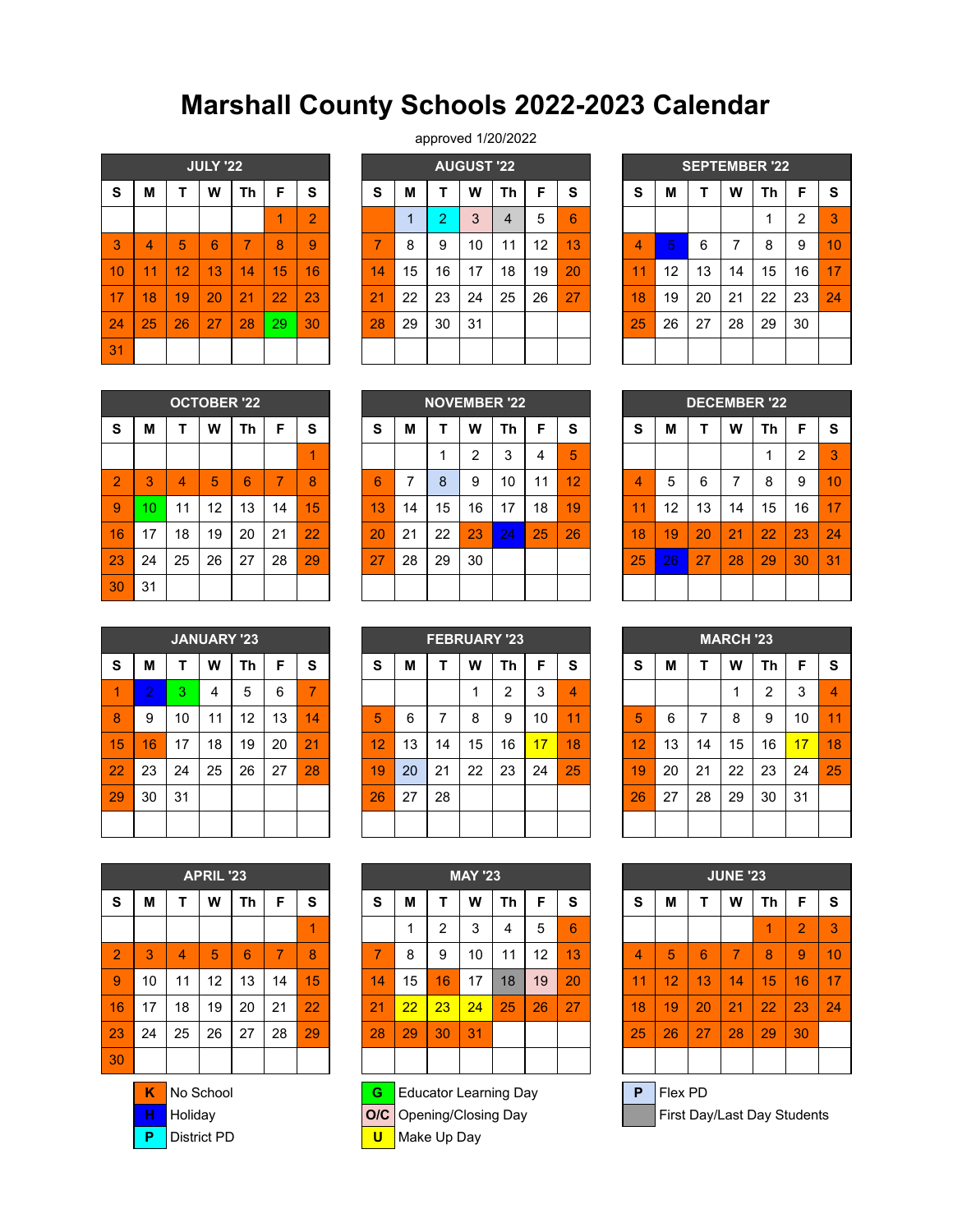## **Calendar Explanation**

| July 29          | **Educator Work Day (All Staff) Videos |
|------------------|----------------------------------------|
| August 1         | <b>Flexible PD</b>                     |
| August 2         | <b>District PD</b>                     |
| August 3         | <b>Opening Day</b>                     |
| August 4         | First Day for Students Grades 1-12     |
| August 5         | First Day for Kindergarten             |
| September 5      | Labor Day (Holiday)                    |
| October 3 - 7    | <b>Fall Break</b>                      |
| October 10       | <b>Educator Learning Day</b>           |
| November 8       | <b>Flexible PD</b>                     |
| November 23      | No School                              |
| November 24      | Thanksgiving (Holiday)                 |
| November 25      | No School                              |
| December 19 - 23 | No School                              |
| December 26      | Christmas (Holiday)                    |
| December 27 - 30 | No School                              |
| January 2        | New Year's (Holiday)                   |
| January 3        | <b>Educator Learning Day</b>           |
| January 16       | No School                              |
| Feburary 17      | Make Up Day                            |
| Feburary 20      | <b>Flexible PD</b>                     |
| March 17         | Make Up Day                            |
| April 3 - 7      | <b>Spring Break</b>                    |
| <b>May 16</b>    | No School                              |
| May 18           | Last Day for Students                  |
| <b>May 19</b>    | <b>Closing Day</b>                     |
| May 22 - 24      | Make Up Day                            |
| May 25 - 31      | No School                              |
| May 30           | No School                              |

\*\* Not an attendance day however all Staff must have required videos completed